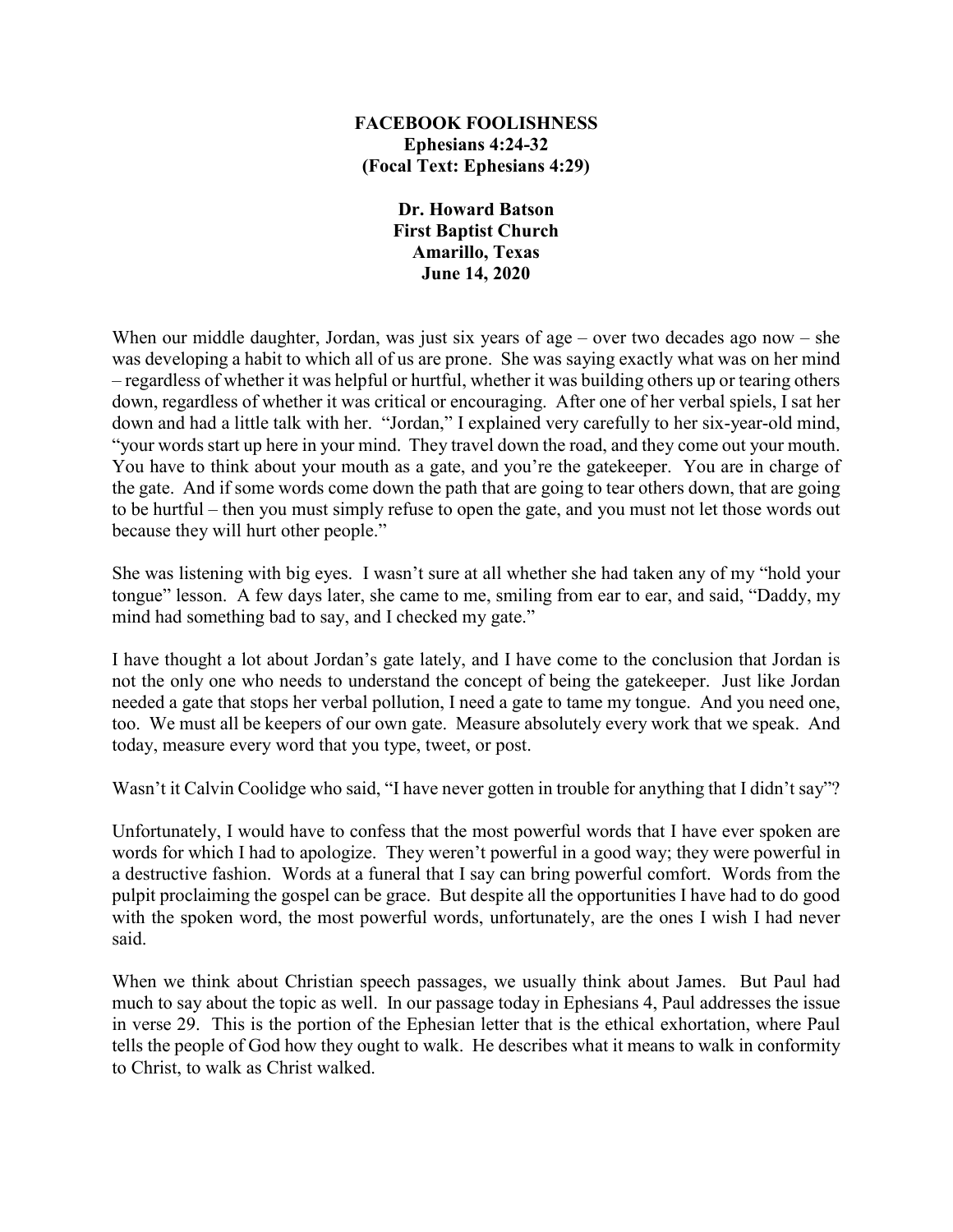In verse 24, he calls us to put on the new garment, the godly garment. To put on our new self, which is in the likeness of God. We might put verse 24 this way: "And take on an entirely new way of life, a God-fashioned life, a life renewed from the inside and working itself into your conduct, as God reproduces His character in you." After Paul tells the Ephesians to put on the godly garment, his first evidence of a holy life is healthy speech habits.

Proverbs 21:23 says, "He who guards his mouth and his tongue, guards his soul from troubles." Ecclesiastes says there is a time to rend, a time to sow, a time to keep silence, and a time to speak.

Most people these days are, quite frankly, speaking too much too quickly – whether it's what they say, what they text, post, or tweet. If you go to the FBI webpage (www.fbi.gov), there is a section entitled, "Think Before You Post." It's a video of a college student saying, "At the time, I just wasn't thinking. I used social media to vent. I wished I would have thought about the effects of scaring people. I didn't mean for that to happen. People took it as a terrorist threat; the university got shut down; I got arrested by the FBI; and now, I don't know what my future looks like."

A few words in anger, typed out in haste. He hit the "send" button, and his life was ruined forever. The FBI was knocking on his door.

We live in a day where everyone thinks he or she is a social commentator, an expert on the issues, and that no one can have an opinion that varies from his or hers. In the political and cultural chaos of our country, the posting and typing and venting has been of very little help and, mostly, a whole lot of hurt.

An article on Webroot.com, entitled "Chances Are You'll Regret Oversharing Information on Social Media," says that fifty-seven percent of 18-35 year olds think people share too much about their personal thoughts and experiences, and nearly that many feel technology is robbing them of their privacy.

Some of the oversharing occurs when people just forget their gate. For example:

• "OMG, my mom was just diagnosed with cancer." Well, does your mother really appreciate your sharing that information on Facebook? Are you going to impact her ability to apply for insurance in the future?

• "Thanks, brother, you saved me with those test answers." Discovered by your teacher would be bad enough; discovered by the college admissions officer or a potential employer, and you've documented that you are a cheat.

• "I am so depressed. I hate my life." That's not something to post. Pick up the phone and call a friend, a trusted friend, and open your heart. Or call a counselor. A little emotional bleeding in the social media waters brings out the sharks – the bullies, the sexual predators, and the scammers.

• "I hate XYZ bank. They charge ridiculous fees on those late payments and said my credit score is too low to get a loan. Don't bank there!" Well, now that everyone knows where you bank, you've just made yourself a target for a phishing scam and made it quite clear to everyone that you are not to be trusted with money.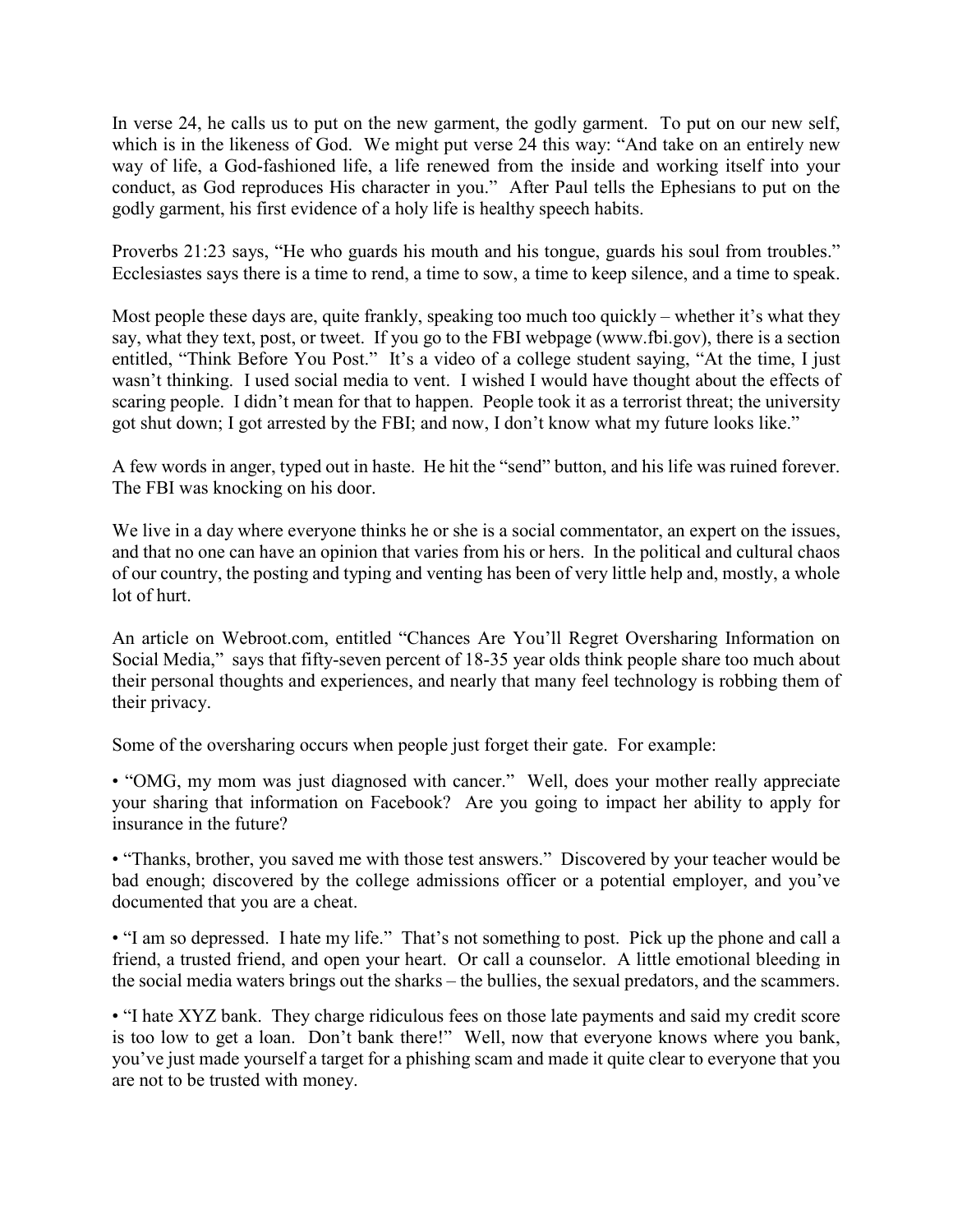And the whole world doesn't need to know what you are doing or thinking every moment. Do we all really need a picture of Gail going to the grocery store in search of salmon patties? Me thinks not.

According to SocialMediaToday.com, 57 percent of Americans who use social media have posted or texted something that they regret. And one in six regret a post every week. Verbally vomiting once a week.

What you post can hurt your future employment. It can hurt your friendships. It can hurt your family. The number one mistake is to post in haste. Don't hit "send." Think about it all night long. Is that your best words from your best self? Have you put on Christ when you utter those words?

In 2011, there was a study entitled "I Regretted the Minute I Pressed Share" by researchers at Carnegie Mellon University. One of the most often regretted posts is when one makes public things that ought to be said in private – friend to friend having a conversation in a protected environment of trust versus fighting each other on Facebook. In fact, the Carnegie Mellon study said that Facebook users regret their action instead of inaction. You are very rarely upset over what you did not post. And, likewise, you are very rarely upset over what you did not say.

I found a family that was torn apart by a Facebook political spat. This was published in a recent W*all Street Journal* – the family has obviously already chosen to share it. The Laurendine-Scanlan family of suburban New Orleans always held differing political views. Some lean liberal and others take up the conservative cause. Like many families, they just didn't talk politics at Thanksgiving and Christmas. But then the 2016 presidential election came, and a flame war erupted among them on Facebook.

Nobody remembers exactly what the first words posted were. But Lisa Laurendine, a 60-year-old registered nurse, made her support for one political candidate known, which offended her sisterin-law, a staunch supporter of the other presidential political candidate. And atomic anger exploded.

A 2016 Pew Research Center study found that 40% of social medial users strongly agree with the idea that people say things about politics on social media platforms that they would never say in person. And that those conversations – political or issue oriented – are angrier and less respectful of others than face-to-face conversation.

How many lives and relationships have been ruined by somebody hitting "send" too soon?

In the Laurendine-Scanlan Facebook family feud, there is still no Thanksgiving gathering. And there is no Christmas. This has kept 20-something cousins apart, not to count the aunts and uncles. Describing her own part, one of the feuding family members named Joan said, "I ripped Lisa to shreds. I just went into complete attack mode. It was awful. It didn't occur to me, 'What are you going to do when you see them at Christmas?'"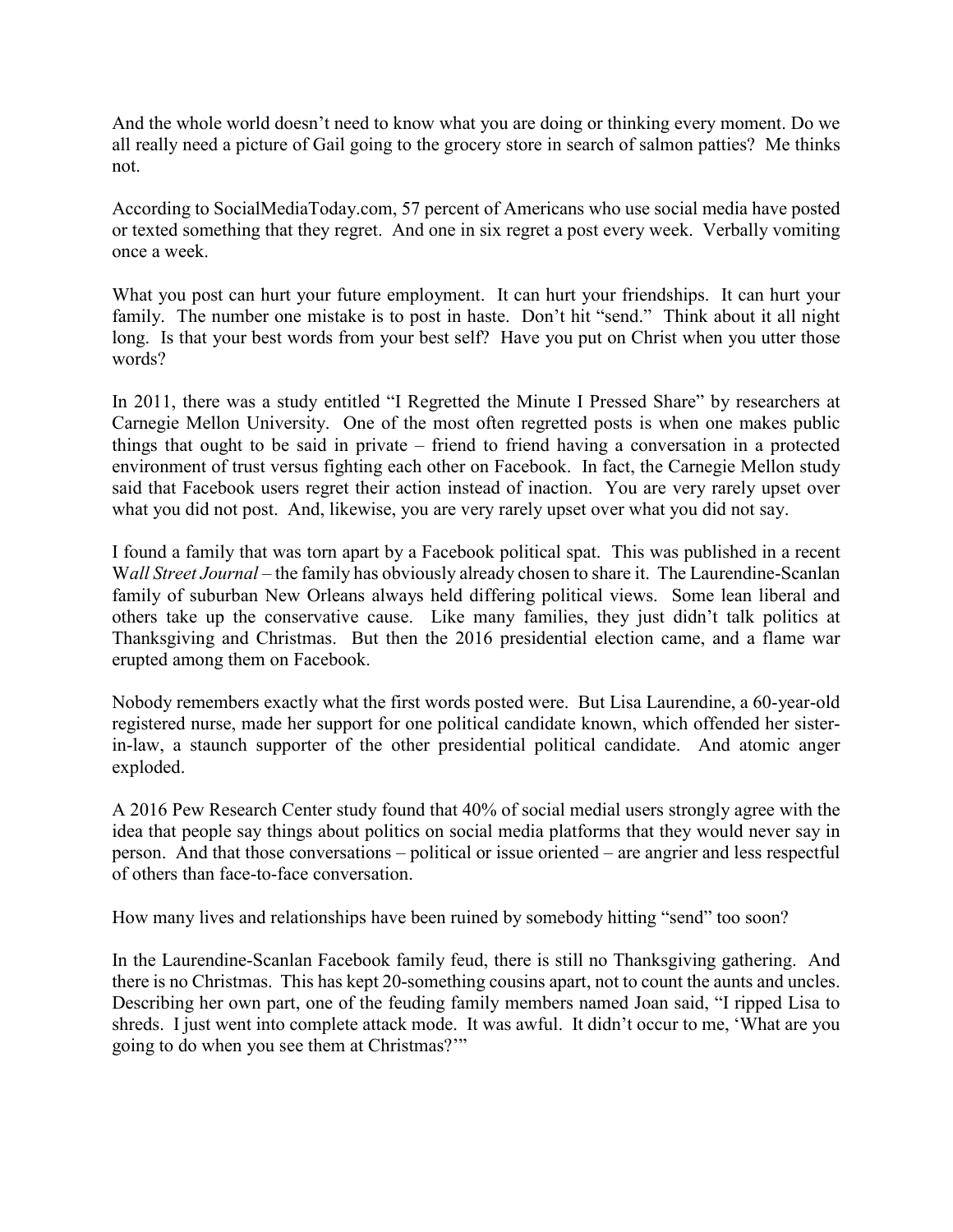When it was over, Lisa unfriended Joan on Facebook. Joan said the whole episode – the family feud on Facebook – has been one of the most regrettable events of her life. "It's caused me a lot of pain and emotional upset. Maybe it will be our New Year's resolution to put all of this behind us." (Julie Jargon, "How a Facebook Political Spat Ruptured a Family," *WSJ*, 12/10/2019)

In contrast, I was reminded of the healing power of words this week when one of my friends, Steve Wells, a Caucasian Houston pastor, was asked to speak at the funeral of George Floyd. The weight of addressing that family at this time of national division had to be difficult. But he did well. I texted Steve the next morning, Wednesday morning, "The best words spoken the best way. I'm proud."

Are you proud of the words that you post? That you say? That you text? That you tweet? That you type? Are you being careful? Are you listening to Paul in Ephesians when he says, "Watch the way you talk. Let nothing foul or dirty come out of your mouth. Say only what helps, each word a gift" (*The Message* Translation).

Paul must surely have been aware of those powerful words from Proverbs: "A word fitly spoken is like apples of gold in settings of silver." Are your words a gift, a blessing, an encouragement to others?

There are some good safekeeping principles to follow before you post. Two of them are given here by Paul.

## **I. Only speak the truth (v. 25)**

Casting off that old person, like casting aside an old coat, is to put off deceit, to put off falsehood, to stop our lying. To live as God wants us to live is to speak the truth. In Exodus 20:16, we hear the commandment of God: "You shall not bear false witness against your neighbor." If you don't know it's so, don't say it is so. Or type that it is true.

Are you giving your neighbor the benefit of the doubt?

Proverbs 6:16

"There are six things which the Lord hates, yes, seven which are an abomination to Him: haughty eyes, a lying tongue, and hands that shed innocent blood, a heart that devises wicked plans, feet that run rapidly to evil..." and it gets repeated again when he says, "a false witness who utters lies, and one who spreads strife among brothers."

Out of the seven things that God hates, three could be corrected by keeping our gates. What we say is awfully important.

In fact, Paul repeats the proverbial idea in Colossians 3:9, "Do not lie to one another, since you laid aside the old self with its evil practices."

Jesus says in John 8:44-45, "You are of your father the devil, and you want to do the desires of your father. He was a murderer from the beginning, and does not stand in the truth because there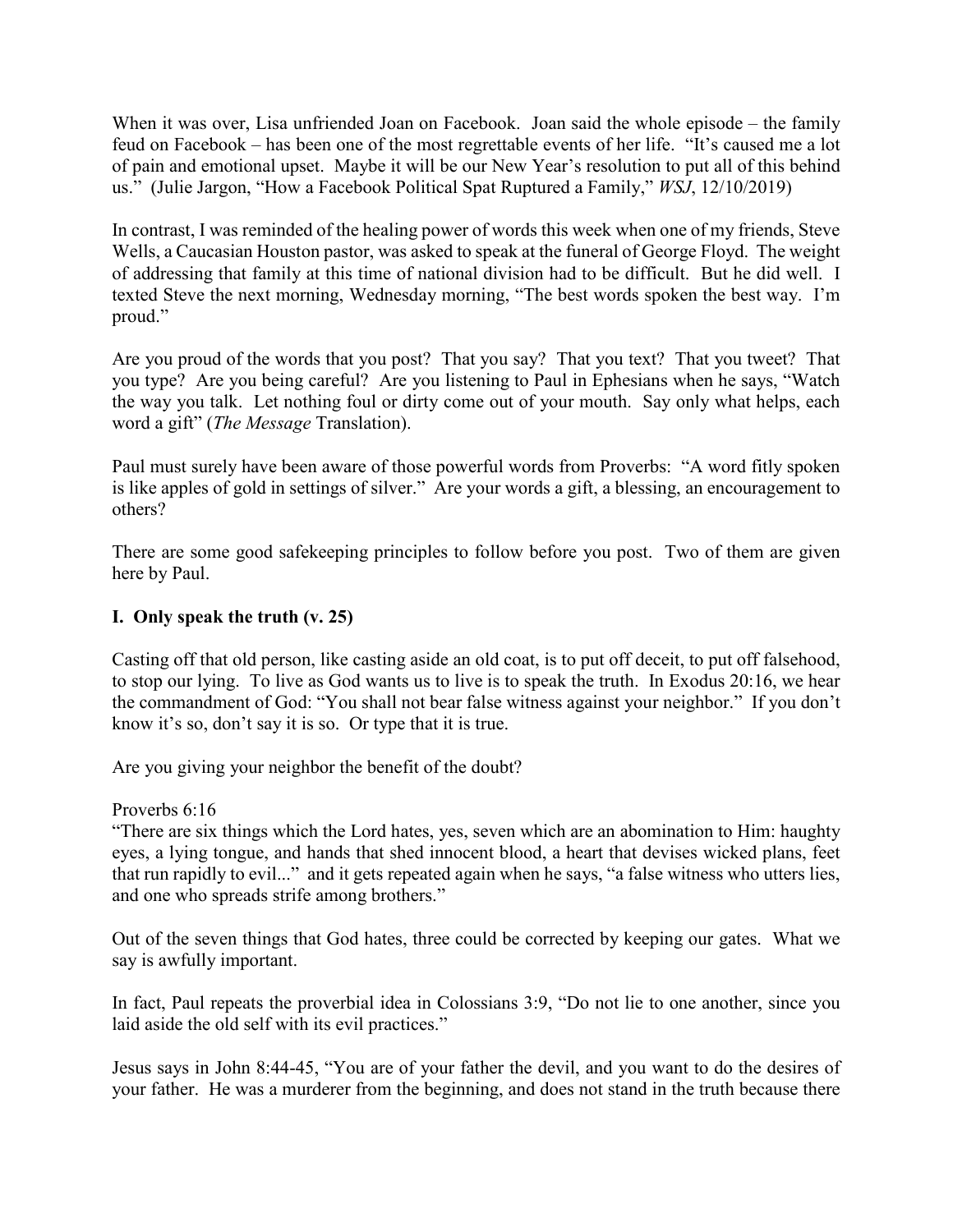is no truth in him. Whenever he speaks a lie, he speaks from his own nature, for he is a liar and the father of lies. But because I speak the truth, you do not believe Me."

Here, we see the overarching contrast between Jesus, who is the truth and speaks the truth, and Satan, who is the father of lies and speaks with lies. Put bluntly, when we lie, we're speaking the devil's language.

## **II. We must employ speech which builds up and gives grace (v. 29)**

Just because it's true doesn't mean you should say it. I know a lot of true things that would be very destructive if I uttered them. So I shall keep my gate.

## Verse 29

"Let no unwholesome word proceed from your mouth, but only such a word as is good for edification according to the need of the moment, so that it will give grace to those who hear."

Are you speaking your words in love and grace? Are you being constructive in your comments? When someone doesn't see things as you see them, do you go into a mad rage immediately, ranting against your friends and family?

A pastor friend of mine, Bobby Dagnel, now pastor of the First Baptist Church of Lubbock, was in his first pastorate at the First Baptist Church of Hemphill. While he was pastoring in Hemphill, a lady came into his office and declared to her pastor that she had seen so-and-so go into the liquor store that day. The pastor turned to her and said, "Yes, ma'am, that's true. I know he was in the liquor store because it was from there that he called me to come pick him up because his car had broken down in the vicinity of that location."

It sort of backfired on her, didn't it? Innuendo is destructive. It projects onto others more than we know. It claims to have the facts when, in reality, it's nothing but a smear. Are you talking or typing before you know the whole story? Have you heard the other side? Have you given anyone else a chance to be heard?

And, even when things are true, they may, indeed, not be helpful. Paul didn't say, "If it's true, declare it." He said use words that build up. *The Message* translates it as "say only what helps, each word a gift."

Are your words a gift of grace, carefully checked at the gate?

Donna Eder, a sociologist at Indiana University, did a three year study on the dynamics of gossip. She discovered that the starting point for gossip wasn't the initial negative statement that is made about a person. It's when someone agrees or seconds the negative statement that was made. That's when gossip really begins. If there is no second or no agreement, then the conversation changes direction. The moral of the study is that you can end gossip-filled conversations by quickly affirming the person who is being targeted for negative comments.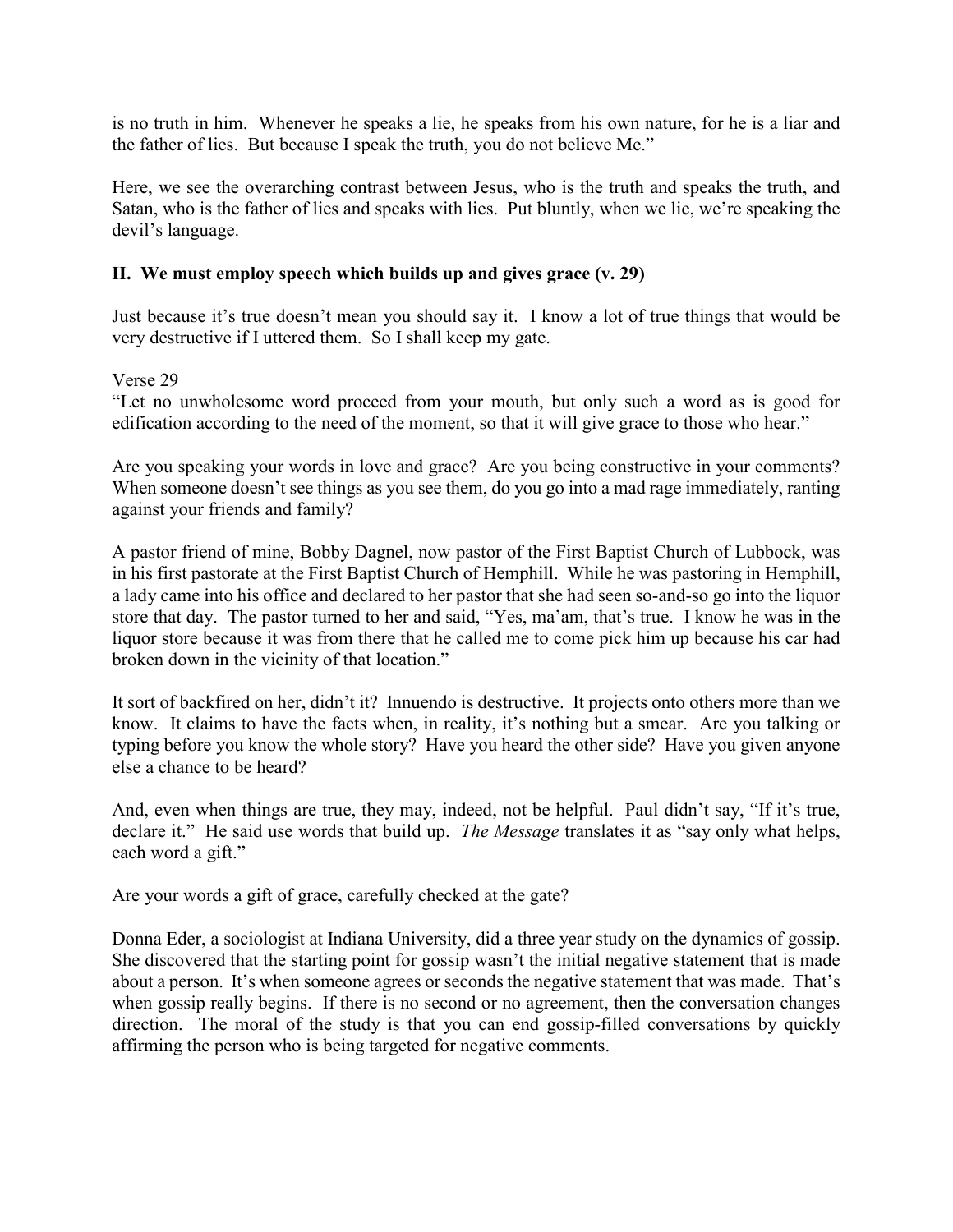He who gossips to you will gossip about you. In other words, when you give an inappropriate comment or a social media "like," it's the beginning of bad communication. In fact, sometimes it is best not to correct the caustic statement. Just let the fool sit in his folly.

Don't hit the tennis ball back over the net. Silence. Have you ever read the gospel accounts concerning the trial of Jesus? They accuse Him and curse Him, but Jesus stands in powerful silence. The High Priest says, "Do you make no answer concerning the accusations against you?" And Mark records, "He kept silent and made no answer."

To Herod, Luke says, "Jesus answered nothing." To Pilate, Mark says, "Jesus made no further answer, so that Pilate was amazed."

In fact, Dr. John Skowronski, a psychology professor at Ohio State University, was the lead author of a study that assessed the effects of gossip. He found that as you gossip about others, people associate the negative message you – the messenger. If you talk about someone who is dishonest, the person hearing you tell the story will associate the characteristic of dishonesty with you as well. If you sing the praises of someone who is getting a degree from Harvard, you will be remembered as intellectual. Dr. Skowronski said, "It's a memory mistake. You listen to the descriptions of others' actions without thinking much about it. Later, when you search your thoughts about the person who told you, you subconsciously associate them with their description of someone else." (*Prevention*, August 1998, p. 40)

Be careful what you say about others because people are going to remember as you saying it about yourself.

Solomon was right when he said in Proverbs 10:19, "When there are many words, transgression is unavoidable. But he who restrains his lips" – that is, he who keeps his gate – "is wise."

What kind of words are you posting, texting, and tweeting? What kind of words are you speaking to your children?

Rabbi Joseph Telushkin, in his book *Words That Hurt; Words That Heal*, speaks to groups about words, language, and communication. He asks "How many here can go 24 hours without saying an unkind word to someone or about someone?" If you can't go 24 hours without a drink, you're an alcoholic. If you can't go 24 hours with a cigarette, you're addicted to nicotine. If you can't go 24 hours without saying an unkind word, you've lost control of your tongue.

It's an irony. Paul says when you put on the newness of Christ, the new garment of being a disciple, a follower of Jesus, he says you'll live life like this: you'll be a keeper of the gate.

Our country has never needed better gatekeepers than at this very moment. Are your words true? And are your words helpful, encouraging, and building up? Do they respect people whose ideas are different than yours? Are you qualified to comment on the topic at hand?

What about you? What about last week? Even as I prepared this sermon, I became convicted of something I had said to someone close to me that I wished I'd never uttered. Thank goodness I